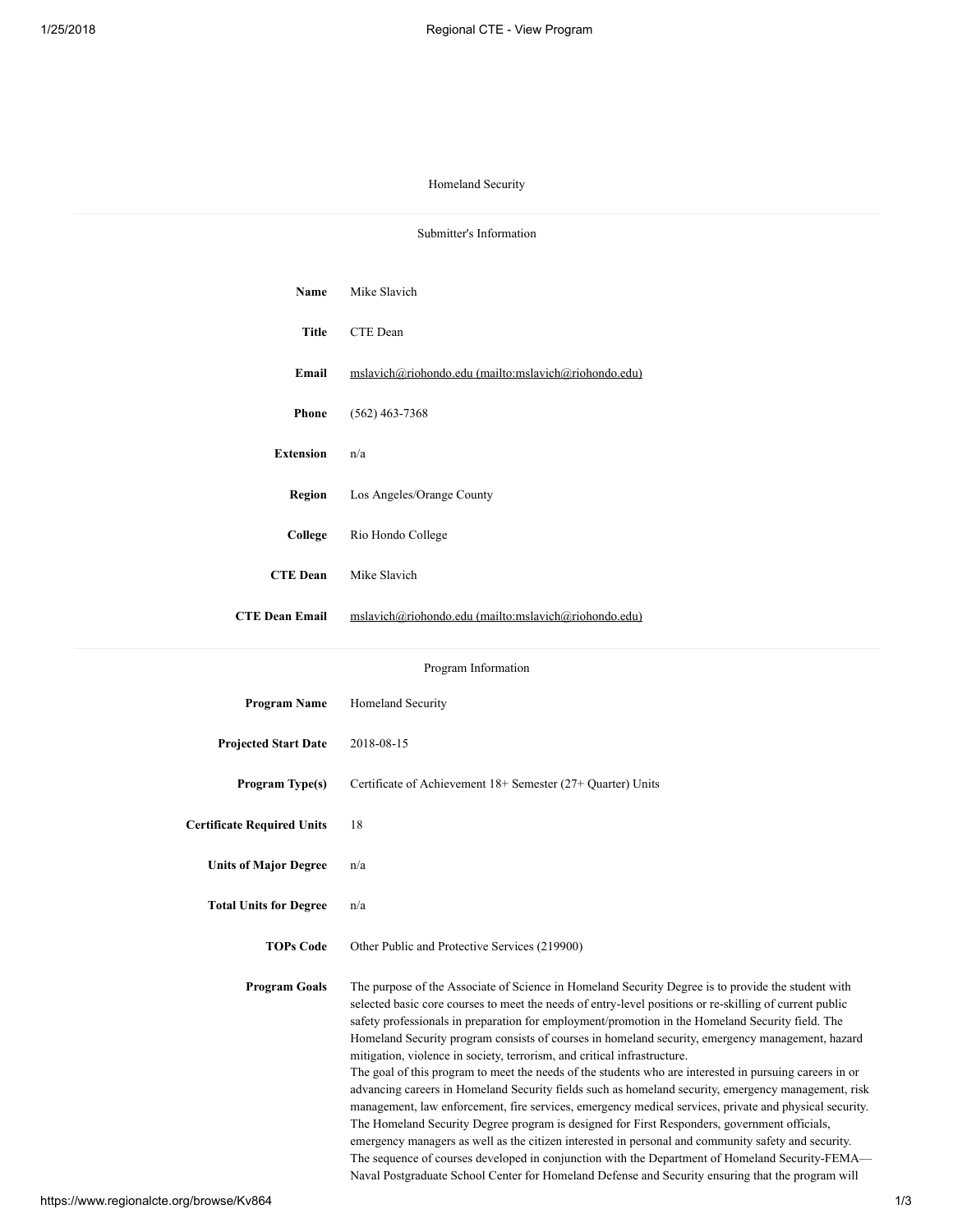## 1/25/2018 **Regional CTE - View Program**

prepare graduates for the contemporary job market and to supply local agencies and organizations with qualified people for this field. Additionally, the curriculum is designed to align with curriculum at the baccalaureate and masters level of advanced study in Homeland Security.

| <b>Program Description</b>      | The Associate of Science Degree in Homeland Security is designed to prepare students to meet the needs<br>of entry level positions in the Homeland Security career fields. The curriculum will prepare students with<br>a foundation of the Homeland Security Enterprise and provide them with the knowledge to enter varied<br>career fields that plan for and respond to the security of people, places and programs. The skills<br>developed during class will enhance the student's ability by completing industry-recognized third-party<br>Federal Emergency Management Agency (FEMA) certification courses as part of each class in the core<br>program. The Homeland Security Degree program is designed for First Responders, government officials,<br>emergency managers as well as the citizen interested in personal and community safety and security.                                                                                                                                                                                                                                                                                                                                                                                                                                                                                                                  |
|---------------------------------|--------------------------------------------------------------------------------------------------------------------------------------------------------------------------------------------------------------------------------------------------------------------------------------------------------------------------------------------------------------------------------------------------------------------------------------------------------------------------------------------------------------------------------------------------------------------------------------------------------------------------------------------------------------------------------------------------------------------------------------------------------------------------------------------------------------------------------------------------------------------------------------------------------------------------------------------------------------------------------------------------------------------------------------------------------------------------------------------------------------------------------------------------------------------------------------------------------------------------------------------------------------------------------------------------------------------------------------------------------------------------------------|
| <b>Program Requirements</b>     | CORE COURSES – All Courses are 3 SH (15 Units)<br>HMLD 101 Introduction to Homeland Security<br>HMLD 102 Introduction to Emergency Management<br>HMLD 103 Terrorism & Violence in Society<br>HMLD 104 Emergency Planning & Response<br>HMLD 105 Mitigating Hazards in Emergency Management<br>ELECTIVE/CONCENTRATION COURSES (9 Units)<br>AJ 101 Introduction to Administration of Justice<br>AJ 102 Criminal Procedures<br>AJ 104 Legal Aspects of Evidence<br>AJ 105 Community Relations/Multicultural Issues with Public Service<br>AJ 106 Criminal Law I<br>AJ 107 Criminal Law II<br>GIS 281 Crime Mapping and Analysis<br>PAC 040 Police Academy (Up to 6 Units)<br>OR.<br>FTEC 101 Fire Protection Organization<br>FTEC 102 Principles of Fire & Emergency Services Safety & Survival<br>FTEC 103 Fire Behavior and Combustion<br>FTEC 104 Fire Prevention Technology<br>FTEC 105 Building Construction for Fire Protection<br>FTEC 106 Fire Protection Equipment & Systems<br>WFT 101 Wildland Fire Behavior<br>WTF 102 Wildland Fire Fighter Safety and Survival<br>WTF 103 Wildland Fire Operations (Ground, Air)<br>WTF 104 Wildland Fire Public Information Officer, Prevention and Investigation<br>WTF 105 Wildland Fire Logistics, Finance, and Planning<br>WTF 077 Wildland Fire Academy (Up to 6 Units)<br>FAC 118 Firefighter I Basic Fire Academy (Up to 6 Units) |
| Program Projections             | The expectations for degree completion is 25 plus graduates per year once the program is in place and<br>fully operational.                                                                                                                                                                                                                                                                                                                                                                                                                                                                                                                                                                                                                                                                                                                                                                                                                                                                                                                                                                                                                                                                                                                                                                                                                                                          |
| <b>Labor Market Information</b> | □ Download Copy of Occupational Employment Projections 2012-2022.xlsx (/storage/lmi/113-137-Copy<br>of Occupational Employment Projections 2012-2022.xlsx)                                                                                                                                                                                                                                                                                                                                                                                                                                                                                                                                                                                                                                                                                                                                                                                                                                                                                                                                                                                                                                                                                                                                                                                                                           |
| <b>Created At</b>               | $01/05/18 - 03:01$ PM                                                                                                                                                                                                                                                                                                                                                                                                                                                                                                                                                                                                                                                                                                                                                                                                                                                                                                                                                                                                                                                                                                                                                                                                                                                                                                                                                                |
| <b>Status</b>                   | Recommended                                                                                                                                                                                                                                                                                                                                                                                                                                                                                                                                                                                                                                                                                                                                                                                                                                                                                                                                                                                                                                                                                                                                                                                                                                                                                                                                                                          |
|                                 |                                                                                                                                                                                                                                                                                                                                                                                                                                                                                                                                                                                                                                                                                                                                                                                                                                                                                                                                                                                                                                                                                                                                                                                                                                                                                                                                                                                      |

Los Angeles/Orange County Region Specific Questions

District Rio Hondo College Rio Hondo

CRLC Member Mike Slavich